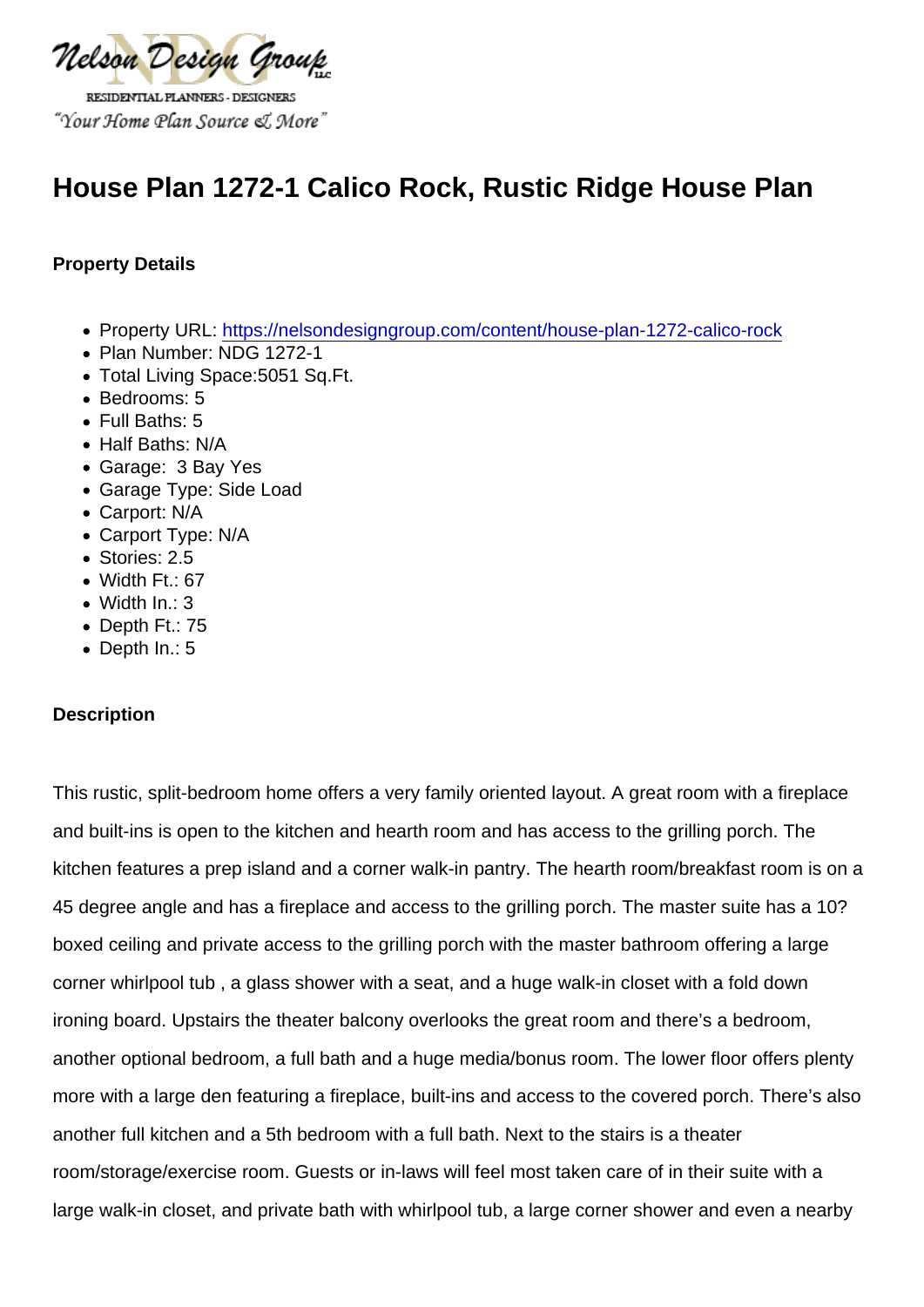2nd laundry room.

## **Additional details**

- Total Living Space:5051 Sq.Ft.
- Main Floor: 2222 Sq.Ft
- Upper Floor (Sq.Ft.): 661 Sq.Ft.
- Lower Floor (Sq.Ft.): 2168 Sq.Ft.
- Basement (Sq.Ft.): N/A
- Bonus Room (Sq.Ft.): 460 Sq.Ft.
- Porch (Sq.Ft.): 755 Sq.Ft.
- Garage (Sq.Ft.): 743 Sq.Ft.
- Total Square Feet: 7009 Sq.Ft.
- Customizable: Yes
- Wall Construction: 2x4
- Vaulted Ceiling Height: Yes
- Main Ceiling Height: 9
- Upper Ceiling Height: 9
- Lower Ceiling Height: 9
- Roof Type: Shingle
- Main Roof Pitch: 10:12
- Porch Roof Pitch: 2:12
- Roof Framing Description: Stick
- Designed Roof Load: 45lbs
- Ridge Height (Ft.): 32
- Ridge Height (In.): 4
- Insulation Exterior: R13
- Insulation Floor Minimum: R19
- Insulation Ceiling Minimum: R30
- Lower Bonus Space (Sq.Ft.): N/A

#### **Foundation Options**

Daylight/Walkout Basement

#### **Plan Collections**

• Rustic Ridge House Plans Collection

#### **Plan Styles**

- Arts & Crafts House Plans
- Craftsman Bungalow House Plans
- Mountain House Plans